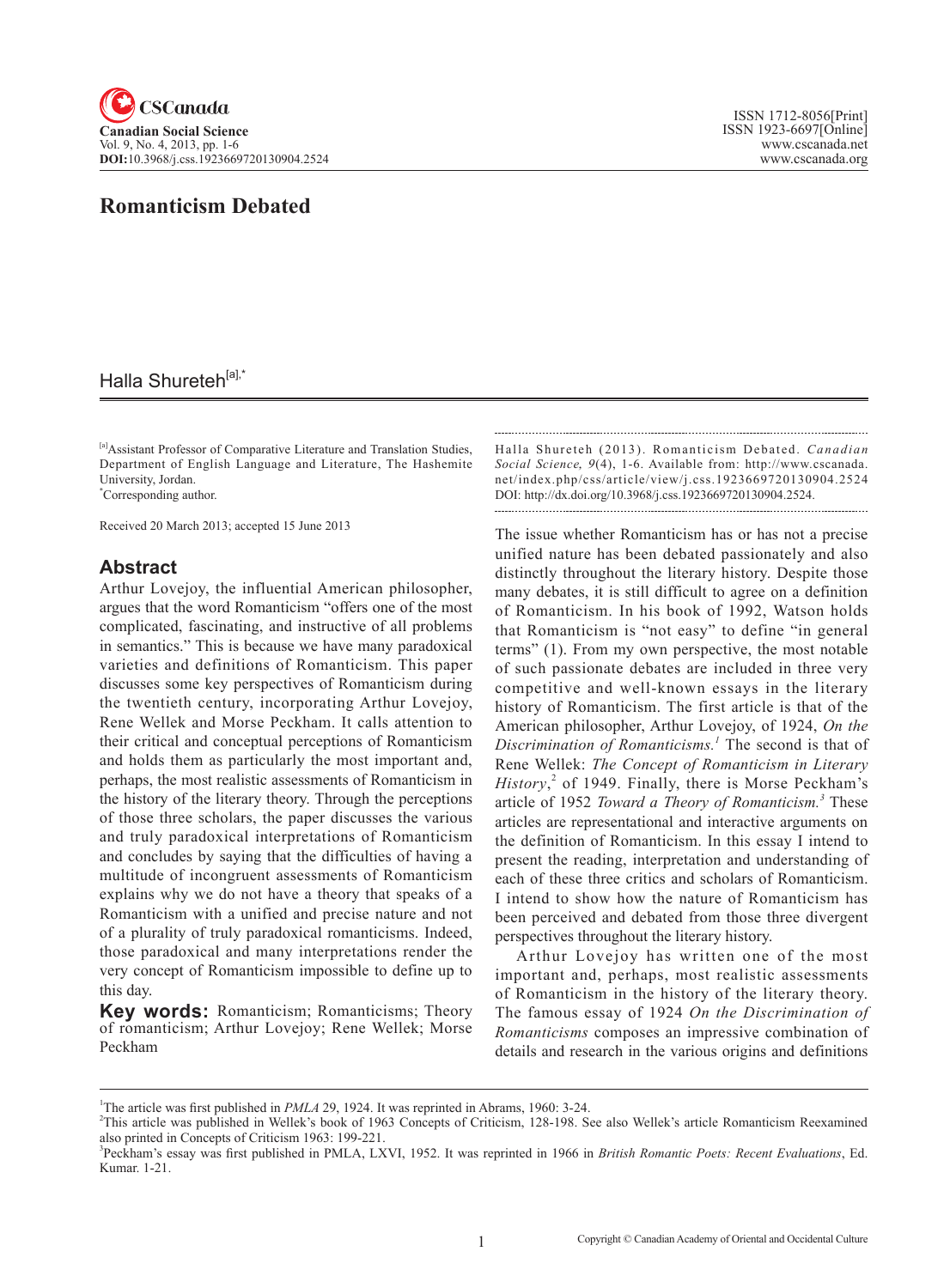of the sense of Romanticism. In my opinion, Lovejoy refocuses and redefines Romanticism in a completely unexpected way demanding students of Romanticism to rethink its canonical assessments. At the beginning of the essay, Lovejoy talks about how in 1824 a group of respected scholars began an enterprise to discover "what Romanticism is" by "collecting definitions and characterizations" assigned to this term "by eminent authorities." Lovejoy was later invited to speak on this interesting enterprise of these scholars, in other words, he was asked to display "the varieties of the definitions of Romanticism"; to reveal the assortments of what he called this "Centennial Exposition", which, he says, are "the fruits of a hundred years' industry on the part of literary critics and professors of modern literature" (Lovejoy, 1924, p.3). Drawing upon the collected definitions and characterizations of the term Romanticism during the past one hundred and twenty years, Lovejoy strongly maintains that there is an "apparent incongruity of the senses in which the term Romanticism is employed." He, sarcastically, narrates "by means of random samples," as he says, some of "strangely assorted" ancestors or origins of Romanticism according to different critics and scholars:

"From M. Lassere and many others," we learn "that Rousseau was the father of it (Romanticism)."

From "Mr. Russell and Mr. Santayana, that honor of paternity might be plausibly claimed by Immanuel Kant."

"From M. Seilliere that its grandfathers were Fenelon and Madam Guyon."

"From Professor Babbitt that its earliest well-identified forbear was Francis Bacon."

"From Mr. Gosse that it originated in the bosom of the Reverend Joseph Warton"

"From the late Professor Ker that it had its beginnings in the  $17<sup>th</sup>$  –century or a little earlier in such books as 'the Arcadia or the Grand Cyrus'."

"From J.E.G. de Montmorency that it was born in the eleventh century and sprang from that sense of aspiration which runs through the Anglo-Norman Renaissance"

From Professor Grieson that St. Paul's irruption into Greek religious thought and Greek prose was an essential example of a romantic movement, though the first great Romantic was Plato."

"From Mr. Charles Whibley that the Odyssey is romantic in its texture and essence, but that with its revival, Romanticism was born in the Garden of Eden and that the Serpent was the first romantic" (ibid).

What is worse according to Lovejoy is his point that "many of these originators of Romanticism," work also "on other lists as initiators or representatives of precisely the contrary sort" (ibid: 4).

Lovejoy then speaks of some of the strangely-assorted attributes and senses assigned to Romanticism over the years. He ironically states that Romanticism "offers one of the most complicated, fascinating, and instructive of all problems in semantics" (ibid: 8).

For Professor Ker, "Romanticism was 'the fairy way of writing […] the romantic implies reminiscence: the romantic schools have always depended more or less on the past." "But Prof. Schelling tells us that the classic temper studies the past, the romantic temper neglects it; … it leads forward and creates new precedents."

"For Mr. Gosse, it is inconsistent with keeping to the facts."

For Mr. Eccles the romantic system of ideas is the direct source of the realistic error, of the tendency to conceive of psychology as the dry notation of purely physiological phenomena and consequently to reduce the novel and the drama to the description of the automatonlike gestures of la bete humaine."

"Mr. Geoffrey Scott finds its most typical form to be the cult of the extinct."

"While for some of the French Romantic critics of the 1820s and 1830s, the slogan of the movement was *il faut etre de son temps*."

"Mr. Paul Elmer More defines Romanticism as the illusion of beholding the infinite within the stream of nature itself, instead of apart from that stream- in short, as an apotheosis of the cosmic flux."

German Romanticism is embodied in the "typical Romantic utterances" of Friedrich Schlegel ' alles Sichtbare hat nur die Wahrheit einer Allegorie,' and those of Goethe ' alles Vengängliche ist nur ein Gleichnis'"

"For a recent German author, the deepest thing in Romanticism is 'eine Religion die dieses Leben hasst… Romantik will die gerade Verbindung des Menchlichen mit dem Uberirdischen.'"

"From M. Seilliere's most celebrated work it appears that the Romantic mind tends to be affected with an inferiority complex […] from other passages of the same writer we learn that Romanticism is the imperialistic mood, whether in individual or in nations – a too confident assertion of the will-to-power, arising from the mystic feeling that one's activities have the advantages of a celestial alliance."

"The function of the human mind which is to be regarded as peculiarly romantic is for some the heart as opposed to the head."

"For others, the imagination, as contrasted with Reason and the Sense of Fact," which Lovejoy thinks are only "ways of expressing a by no means synonymous pair of psychological antithesis."

Notable representative expressions of "the spiritual essence of Romanticism" exhibit "a passion for moonlight, for red waistcoats, for Gothic churches, for futurist paintings; for talking exclusively about oneself, for heroworship, for losing oneself in an ecstatic contemplation of nature" (ibid: 4-5).

In addition to the incongruity of the origins of Romanticism and the attributes assigned to it by eminent scholars, Lovejoy also composes another "strangelyassorted" list of "(an) extraordinary number and still more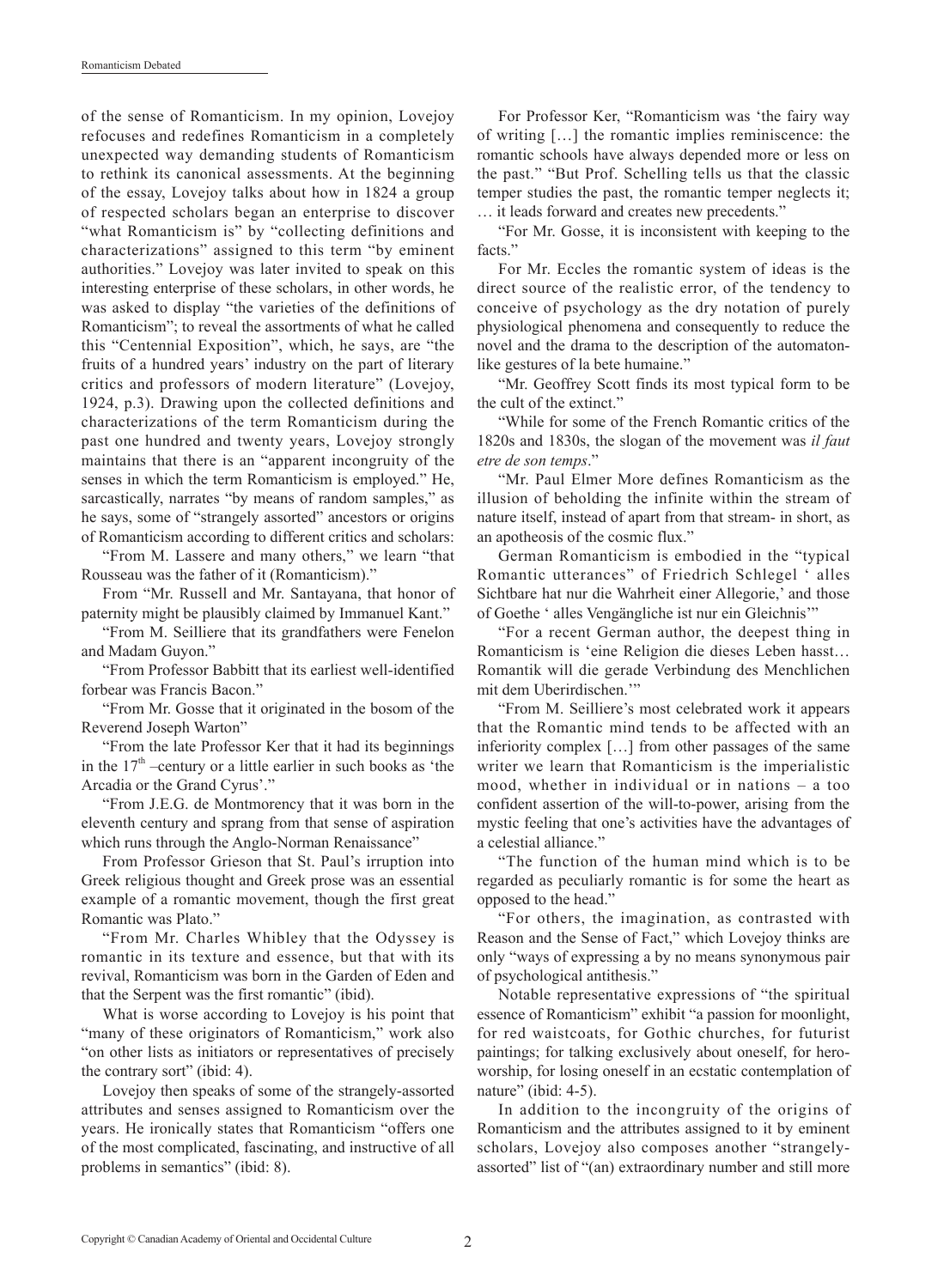extraordinary diversity of the descendents," (ibid: 6) or products of Romanticism over the years:

It is by different historians –sometimes by the same historianssupposed to have begotten the French Revolution and the Oxford Movement, the Return to Rome and the Return to the State of Nature, the philosophy of Hegel, the philosophy of Schopenhauer, and the philosophy of Nietzsche- than which few other philosophies more nearly exhaust the rich possibilities of philosophic disagreement, the revival of neo-platonic mysticism in a Coleridge or an Alcott, The Emersonian transcendentalism, the scientific materialism; Wordsworth and Wilde; Newman and Huxley; the Waverley novels in the *Comdie Humaine* and *Les Rougon-Maccquart* (ibid: 5-6).

According to Lovejoy, the consequence of the incongruent and, on the whole, the contrasting collections is "a confusion of terms, and of ideas." Lovejoy adds that "the word 'Romantic' has come to mean so many things that, by itself, it means nothing. It has ceased to perform the function of a verbal sign" (ibid: 6).

 Lovejoy names this chaos of terminology and of thought which Romanticism; or rather the "undiscriminating" views of scholars of Romanticism cause an "aesthetic" malady, "dangerously" misdiagnosed. To him, this confusion of thought is even "the scandal of literary history and criticism," "copiously productive of historical errors."

To sort out or to remove this malady of confusion, Lovejoy suggests two possible remedies, "which if carried out more thoroughly and more carefully […] would promote a clearer understanding" of what Romanticism actually is (ibid: 7). First, to show "how such manifold and discrepant phenomena have all come to receive one name" the student of Romanticism must "trace the associative processes through which the word 'romantic' has attained its present amazing diversity, and consequent uncertainty, of connotation and denotation." The other solution according to Lovejoy, consists of two steps, the "first step on the second mode of treatment of the disorder is that we should learn to use the word 'Romanticism' in the plural." In other words, since "the Romanticism of one country may have little in common with that of another," Lovejoy calls for dividing or discriminating Romanticisms, but not as he says upon lines of nationality or language. The student of Romanticism must recognize a diversity or "plurality of Romanticisms, of possibly quite distinct thought-complexes—a number of which may appear in one country based upon various historic episodes or movements." Lovejoy strongly opposes studies, which assume that Romanticism is the "designation of some single real entity" (ibid: 8), for, to him, there are several various things named Romanticism by various scholars and that the same name has been assigned to all of these various and sometimes contrasting movements is no strong support that these movements share the same essence or that they are "identical in essentials" (ibid: 9).

The essential step of the second remedy that Lovejoy proposes to encounter the confusion that surrounds Romanticism, which he described in impressive details, is that after discriminating various Romanticisms, not as he says, on the basis of their nationality or language, but in consideration of "their representatives or their dates." Once this becomes established, then each episode or movement must be analyzed into its components—"into several ideas." Lovejoy asserts that this shall enable the student of Romanticism to assess the affinity or resemblance of each episode of the various Romanticisms to one another. In other words, this will grant the student of Romanticisms to see and evaluate what is "common to any two or more of them, and wherein they manifested distinct and divergent tendencies" (ibid: 10). According to Lovejoy, after this and only this, one can speak of a clearly defined Romanticism.

As a clear case in the point of confusion in the thinking on Romanticism, Lovejoy cites the conception of "romantische Poesie" (romantic poetry, my translation) of Friedrich Schlegel and his German fellow romanticists against Joseph Warton's poem *"The Enthusiast: The Lover of Nature."* Lovejoy states that Warton's Poem of 1740 "*The Enthusiast,"* which according to Edmund Gosse is the first clear manifestation of the great Romantic movement" seems, at first, to have "plainly common elements" with Schlegel's notion of the "romantische Poesie." In other words, to Lovejoy, both appear as "forms of revolt against the neo-classical aesthetics; both are partly inspired by an ardent admiration for Shakespeare; both proclaim the creative artist's independence of rules" (ibid). Lovejoy holds that "these two Romanticisms" appear identical in essence only for an instant. For "a closer analysis and a more vigilant "scrutiny" of the two Romanticisms reveals with no doubt, a disparity or sharp "contrast" between the two (ibid).

Lovejoy states "naturalism and Gothicism became allied in the 18th century" (ibid: 14). Warton's *The Enthusiast* "boldly applied the doctrine of the superiority of nature over conscious art to the theory of poetry" (ibid: 11). It is a classic example of "the so-called Romanticism before the 1790s—a Romanticism […] based on naturalism [...] and associated with primitivism" (ibid; 14). According to Lovejoy, the Romanticism in Warton's poem differs essentially form that of the German theories of "romantische Poesie" in that "the latter Romanticism is in the very essence a denial of the older naturalistic presuppositions, which Warton's poem has manifested" (ibid). German Romantic theories are essentially based upon "Schiller's essay "On Naïve and Sentimental Poetry" which holds that "harmony with nature, in any sense which implied an opposition to culture, to art, to reflection and self-conscious effort, was neither possible nor desirable for the modern man or the modern artist" Schiller criticized "those poets whom it is customary to represent as carefree nurslings of nature, without art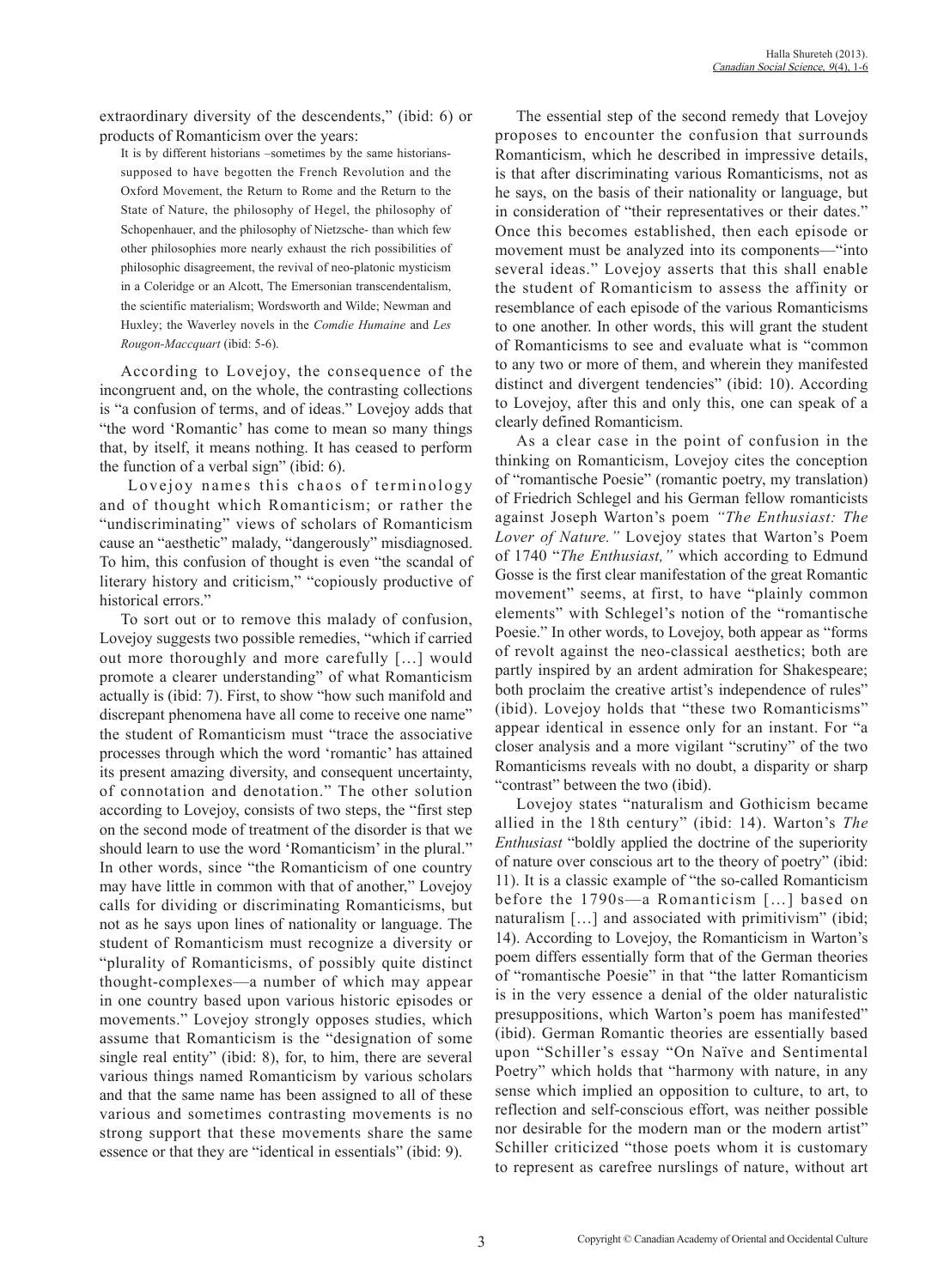and without schooling." Lovejoy, holds that to Schlegel, for instance, Shakespeare is 'wie der Mittlepunkt der romantischen Kunst" (the central point of the romantic art. My translation) He "was no gifted child of nature addicted to 'warblings wild" "The greatness of Shakespeare in the eyes of German Romantics like Schlegel and Schiller "lay in his Universalität (universality), his sophisticated insight into the human nature and the many-sidedness of his portrayal of character" (ibid: 15).

After this impressive and perhaps convincing argument, Lovejoy maintains that the distinction or difference between these two Romanticisms "is more significant, more pregnant" than their "likeness." It is plausibly a big difference

between the assertion of the superiority of ' nature' over 'art' and that of the superiority of conscious art over mere 'nature'; between a way of thinking of which primitivism is of the essence and one of which idea of perpetual self-transcendence is of the essence; between a fundamental preference for simplicity [...] and a fundamental preference for diversity and complexity [...] between the Romanticism which is but a special and belated manifestation of the naturalism that had flourished since the Renaissance[…] and the Romanticism which began at the end of 18th century in German. (Ibid: 16)

From this comparison, it becomes clear that the problem of Romanticism according to Lovejoy is that the canonical assumptions of giving both the "naturalistic and the anti-naturalistic," the same name of Romanticism has caused an "unconscious falsification of the history of ideas" clearly because "the elements of one Romanticism tend to be read into the other; the nature and profundity of their oppositions" are more often than not, disregarded; "and the relative importance of the different changes of preconceptions in modern thought, and of susceptibilities in modern taste, tends to be wrongly estimated" (Ibid) To sum up, what is called Romanticism to Lovejoy, is in fact a diversity of complexes composed of exceedingly conflicting ideas and themes yet are listed under the same and one designation, that of Romanticism. These conflicting ideas become clear only by means of a more careful analysis of the episodes of Romanticism. To solve this dilemma is "the task of the historian of ideas in literature" who before applying any designation must "become acquainted" with such components (ibid: 23).

From Lovejoy's article it seems that Romanticism is a notoriously and extremely difficult phenomenon to define. However, Watson maintains that although "Lovejoy's essay had a considerable influence it did not stop people from talking about Romanticism" (Watson, 1992, p.4).

Twenty-five years after the publication of Lovejoy's *On The Discriminations of Romanticisms* in 1924*,* Rene Wellek, who may be called the advocate of a unified European Romantic movement, took up the challenge to encounter Lovejoy's emphasis on the diversity, or rather, incongruity of the senses of Romanticism. In his essay, Wellek clearly states that his major intention is to challenge Lovejoy's thesis. He proposed "to show that the major romantic movements form a unity of theories, philosophies and style and these in turn, form a coherent group of ideas each of which implicates the other" (Wellek 1960, p.129).

Although he cites many examples from the early literary history on when and by whom the term romantic was used, Wellek agrees with Lovejoy that the origins of Romanticism are not exactly identified, since he admits that it is "difficult to ascertain when, for the first time, a work of literature and which works were designated as "romantic" (ibid: 130). However, Wellek seems certain that the term "romantic poetry" was used in different parts of Europe at various times yet it always referred to the same entity.

The term "romantic poetry" was used first of Ariosto and Tasso and the medieval romances from which their themes and "machinery" their derived. It occurs in this (same) sense in France in 1669, in England in 1674, and certainly Warton understood it to mean this when he wrote his introductory dissertation to his *History of English Poetry* (1774), "The Origin of Romantic Fiction in Europe. (ibid)

Wellek holds that Warton's concept of Romanticism involves a contrast with the ancient, and with the "artificial and popular poetry" (ibid: 132). He asserts that the Romanticism of Warton, which Lovejoy displayed in *The Enthusiastic* as mere naturalism associated with primitivism*,* is different from what Lovejoy thought. Wellek believes it is true that Warton admired Shakespeare. He admired him essentially because the "natural poetry of Shakespeare" is "unconfined by rules", for instance of the "French Classical tragedy" (Ibid). In other words, Warton and the naturalists admired Shakespeare but not because he was a "child of nature addicted to 'warblings wild'" (Lovejoy, 1924, p.15). In Wellek's point of view, Warton's Romanticism does not mean mere primitivism and naturalism as Lovejoy suggested, it is in the first place, a clear stand against the classical antiquity in literature and art.

Wellek traces the term "romantic" and its derivatives in the literary history across Europe. He maintains, "the terms "romantic" and "romanticism," though late by the dates of their introduction, were everywhere understood in approximately the same sense and are still useful as terms for the kind of literature produced after neoclassicism" (ibid: 160). In Germany, Wellek believes, that the term "romantic" appeared as early as 1766 to refer to the same English sense of "romantic." "The learning, information, and terminology of Warton and his English contemporaries" were used in Germany, for instance by "Herder" (ibid: 132) Wellek argues that the usage of the term "romantisch" in Germany is "substantially identical with Warton's except that its realm has been expanded [...] (to refer to) all poetry written in a tradition differing from that descended from classical antiquity" (ibid: 133).

According to Wellek, the terms "classical and romantic" refer to the "naïve" and "sentimental,"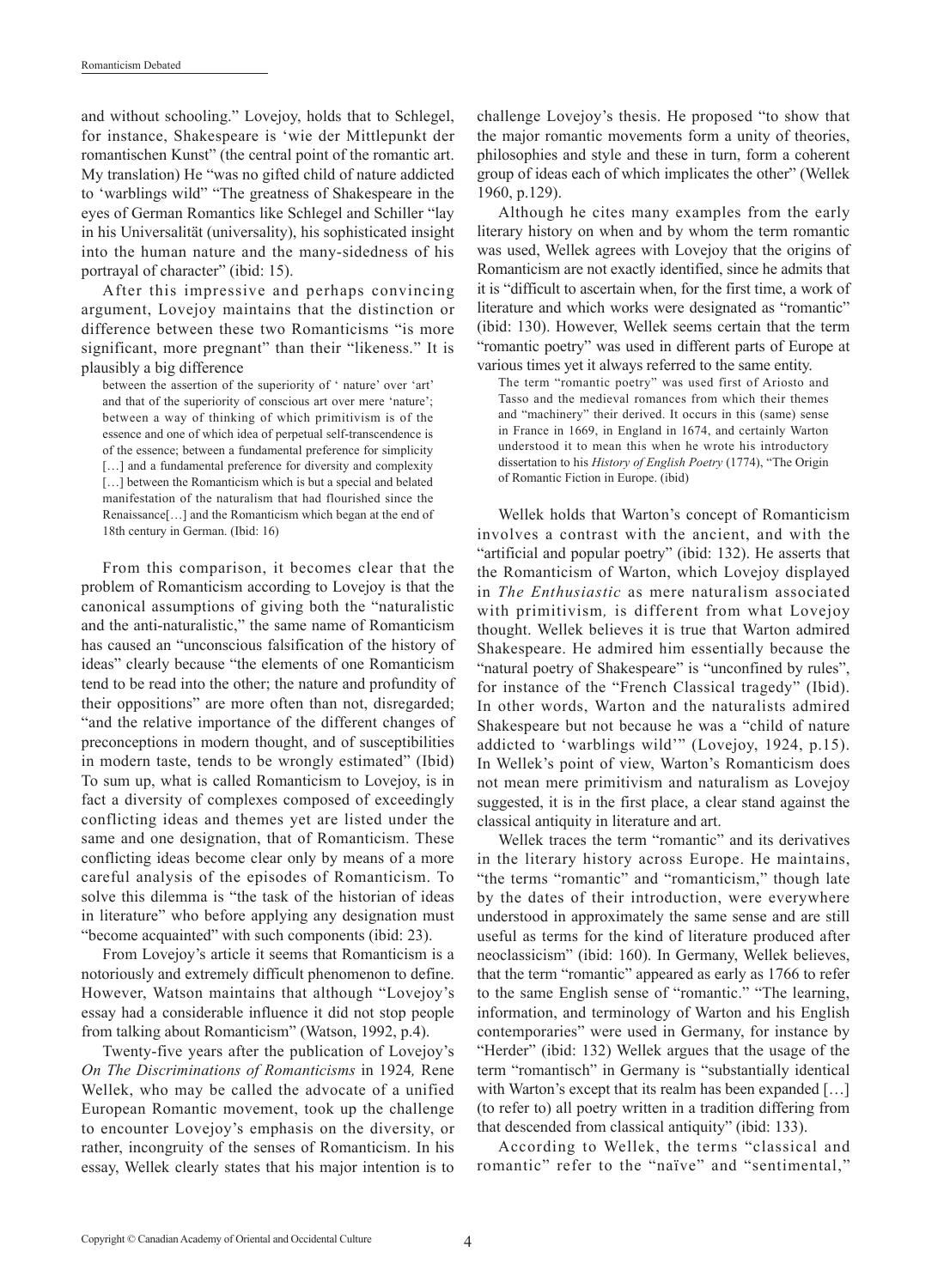which were invented by Schiller. He maintains that "the Schlegels merely named these terms "classical and romantic" (ibid: 133). Although the term romantic which "spread from Germany in all directions" expanded more and more, it always echoed Schlegel in the sense that it preserved one essence that of the appeal for the modern against the classical.

In France, Wellek holds that "Dante and Shakespeare are spoken of as "sustaining la Romantique" and the new spiritual sect in Germany is praised because it favors "La Romantique" (ibid: 138).

In Italy, "Tasso is one of the poets called "romantic," and the famous contrast between classical poetry and romantic poetry as that between the poetry of the dead and the living is suggested" (ibid: 142).

In Spain, the terms "classical" and "romantic" occurred in newspapers as early as 1881, once with as specific reference to Schlegel"(ibid: 144).

In Russia, Pushkin, described his poem "Prisoner form the Caucasus as a "romantic" in 1821 and in the following year, Vyazemsky, reviewed this poem to "discuss the contrast between the new romantic poetry and the poetry still adhering to the rules 47" (ibid: 145).

In England, Wellek maintains, "an extensive study of medieval romances and romantic fiction" started after Warton. Wellek also acknowledges the role of Madame de Stael in popularizing the distinction "romantic" and "classical" as derived from Schlegel. "But none of the English poets […] recognized himself as a romanticist (ibid: 147). "There is no consciousness in Byron," for instance, "that he belongs to the romantics (ibid: 148), although he is referred to in Thomas Shaw's Outlines of English Literature (1849) as the "the greatest of romanticists" (ibid: 150).

Wellek also talks about the decisive role or influence, which Rousseau and Hugo had on the romantic writers in the whole Europe. "Rousseau, of course, has made the wellspring of all Romanticism" (ibid: 169). "Victor Hugo later in his life, became the most ambitious mythologist, symbolist, prophet of the new religion, of all the romantics" (ibid: 173).

Contrary to what Lovejoy believes, Wellek holds that all these facts "point out to the fact that the history of the term (romantic) cannot regulate the usage of the modern historian." Wellek strongly refutes Lovejoy's conclusion that the examination of the history of the words, that they are used in contradictory terms" calling it implausible and "greatly exaggerated" and emphasizing the point that there is, in fact, something as the unified European Romanticism:

One must grant that many German aestheticians juggle the terms in extravagant and personal ways, nor can one deny that the emphasis on different aspects of their meaning shifts from writer to writer and sometimes from nation to nation, but on the whole there was really no misunderstanding about the meaning of Romanticism as a new designation for poetry, opposed to the poetry of the neoclassicism […] the term is understood in this sense all over Europe. (Ibid: 151-2)

With special emphasis more than any other European literature, Wellek explained the unified nature of English Romanticism, "that it formed a unity and had its parallels on the continent," and that "there was a movement which rejected the critical concepts and poetic practice of the eighteenth century" that this is "a new age dominated by Wordsworth […] with its sources in the French Revolution, in German literature," the original of the Lake School of poetry (ibid: 152-3). In this regard, Wellek then turns to talk about the unity of romantic themes and ideas that spread across England amongst the major English Romantic poets. The power of creative imagination, the conception of nature, use of symbolisms and mythology are among the themes, ideas and techniques that spread in a unified fashion in the Romantic English poetry. To Shelly, poetry is "the expression of the imagination," therefore "imagination is creative" (ibid: 181). To Keats, "the power of creative imagination," is a "seeing, reconciling, combining force that seizes the old, penetrates beneath its surface, disengages the truth slumbering there, and, building afresh, bodies forth anew a reconstructed universe in fair forms of artistic power and beauty" (ibid: 181-2).

In regard to nature, Wellek holds that there are "individual differences" amongst English romantic poets, but on the whole, all of them "conceived of nature as an organic whole […]—a nature that is not divorced from aesthetic values" (ibid: 182). In Shelley's poetry, there is the concept of "the vitality of nature, its continuity with man, its emblematic language" (ibid: 186). In Byron, nature is especially present in "the third canto of Childe Harold:

I live not in myself but I become Portion of that around me; and to me High mountains are a feeling (ibid: 187).

From my own perspective, there is plenty of research and literature which depicts and interprets the works of many individual writers as romantic, $<sup>4</sup>$  yet there seems</sup> to be, perhaps, some sort of reticence—perhaps because the debates has not settled this question surrounding the issue of the specific nature or essence of Romanticism as a unity. In other words, although poets like Byron and Keats, for instance, are widely recognized as the major Romantics of the English poetry, generally speaking, Romanticism as a clearly defined area of a specific nature is still beyond reach. In perhaps one of the most comprehensive studies of the English Romantic poetry: English *Poetry of the Romantic Period: 1789-1830*, J.R. Watson, maps or outlines the landscape of Romanticism in English poetry from Blake, to Keats. From my point of view, Watson's book is a rich source of information

<sup>&</sup>lt;sup>1</sup>There are much more books devoted to the study of Romantic English poets as individuals than to the study of English Romanticism as a unity, see for instance Hearn 1970, Gingerich, 1924, Kumar, 1966.